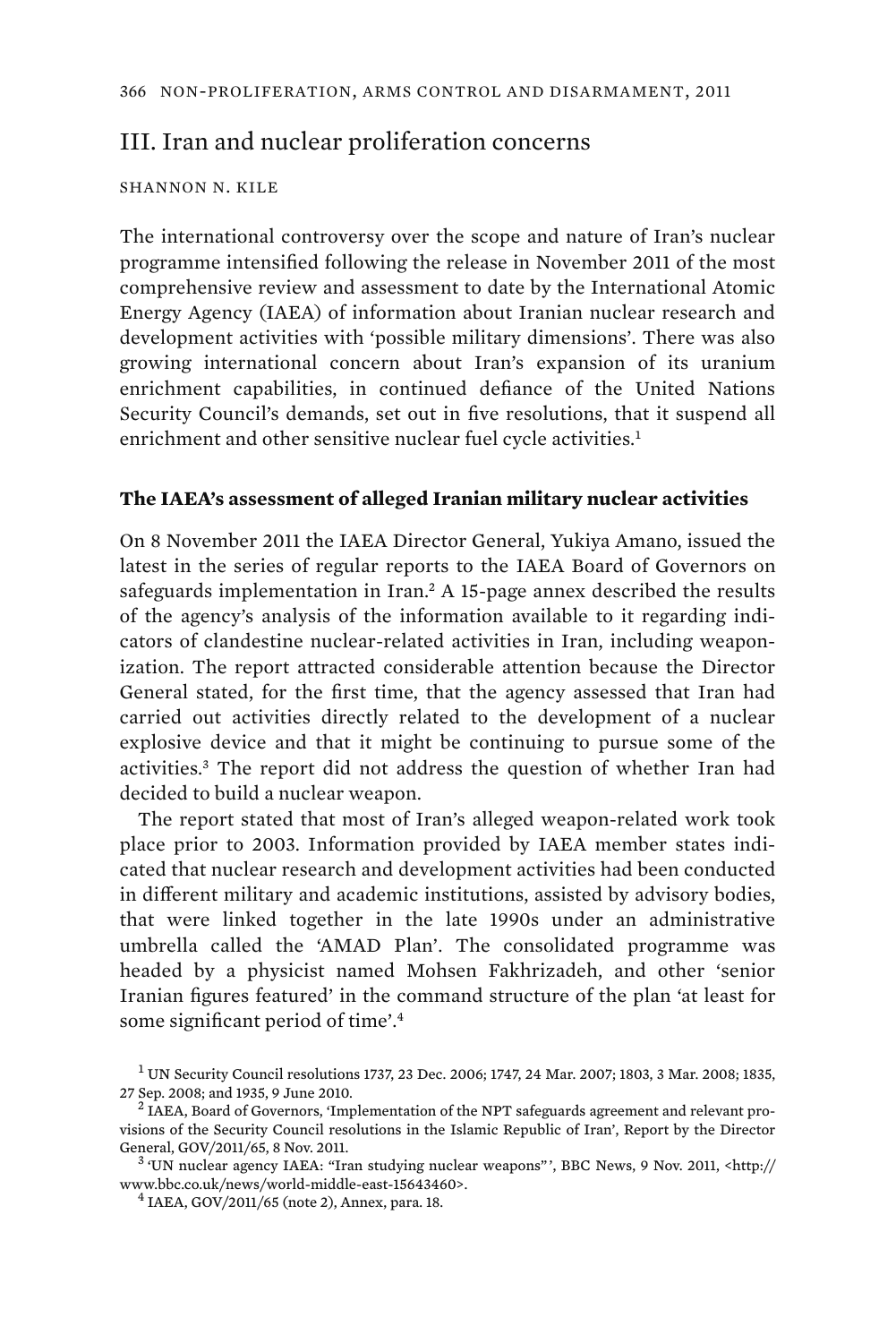#### *Alleged weaponization activities*

According to the report's findings, the weapon-related activities that Iran allegedly pursued under the AMAD Plan involved all of the key technologies needed to develop an implosion-type nuclear explosive device fuelled by highly enriched uranium (HEU). The main activities included the following.

1. *Uranium conversion experiments*. Iran carried out work on the conversion of uranium dioxide into uranium tetrafluoride ('green salt') as part of a larger programme to obtain an autonomous source of uranium feedstock suitable for use at an undeclared enrichment plant.<sup>5</sup>

2. *Experiments with detonating high explosives.* Iran developed exploding bridgewire detonators and conducted experiments with multipoint initiation systems for the symmetrical detonation of a hemispherical highexplosive charge. This work, which has direct application for an implosiontype nuclear weapon, was allegedly assisted by a former Soviet scientist.<sup>6</sup>

3. *Hydrodynamic testing.* Iran made preparations for high-explosives tests using surrogate nuclear material designed to simulate the initial stages of a nuclear explosion. It also constructed a high-explosives test-containment chamber at the Parchin military complex in which to conduct hydrodynamic experiments to test the validity of warhead designs.<sup>7</sup>

4. *Missile payload design and integration*. As part of the so-called Project 111, Iran conducted computer modelling and engineering studies to examine how to integrate a new spherical payload, which was the size and shape of a nuclear weapon, into a re-entry vehicle for the Shahab-3 ballistic missile. Also under Project 111, Iran carried out development work on a prototype firing, arming and fusing system for a missile warhead.<sup>8</sup>

The report stated that most of the alleged weaponization activities were 'stopped rather abruptly pursuant to a "halt order"' by the Iranian leadership in late 2003. The decision may have been motivated by 'growing concerns about the international security situation in Iraq and neighbouring countries at that time'.<sup>9</sup>

According to the report, after 2003 Iran may have resumed some of the work carried out under the AMAD Plan, albeit in a less structured manner under different military and academic institutions.10 There were indi-

<sup>5</sup> IAEA, GOV/2011/65 (note 2), Annex, paras 21–22.

<sup>6</sup> Warrick, J., 'Russian scientist Vyacheslav Danilenko's aid to Iran offers peek at nuclear program', *Washington Post*, 12 Nov. 2011. <sup>7</sup>

IAEA, GOV/2011/65 (note 2), Annex, paras 47–51.

<sup>8</sup> IAEA, GOV/2011/65 (note 2), Annex, paras 59–63.

<sup>9</sup> IAEA, GOV/2011/65 (note 2), Annex, para. 23.

<sup>10</sup> IAEA, GOV/2011/65 (note 2), Annex, para. 24.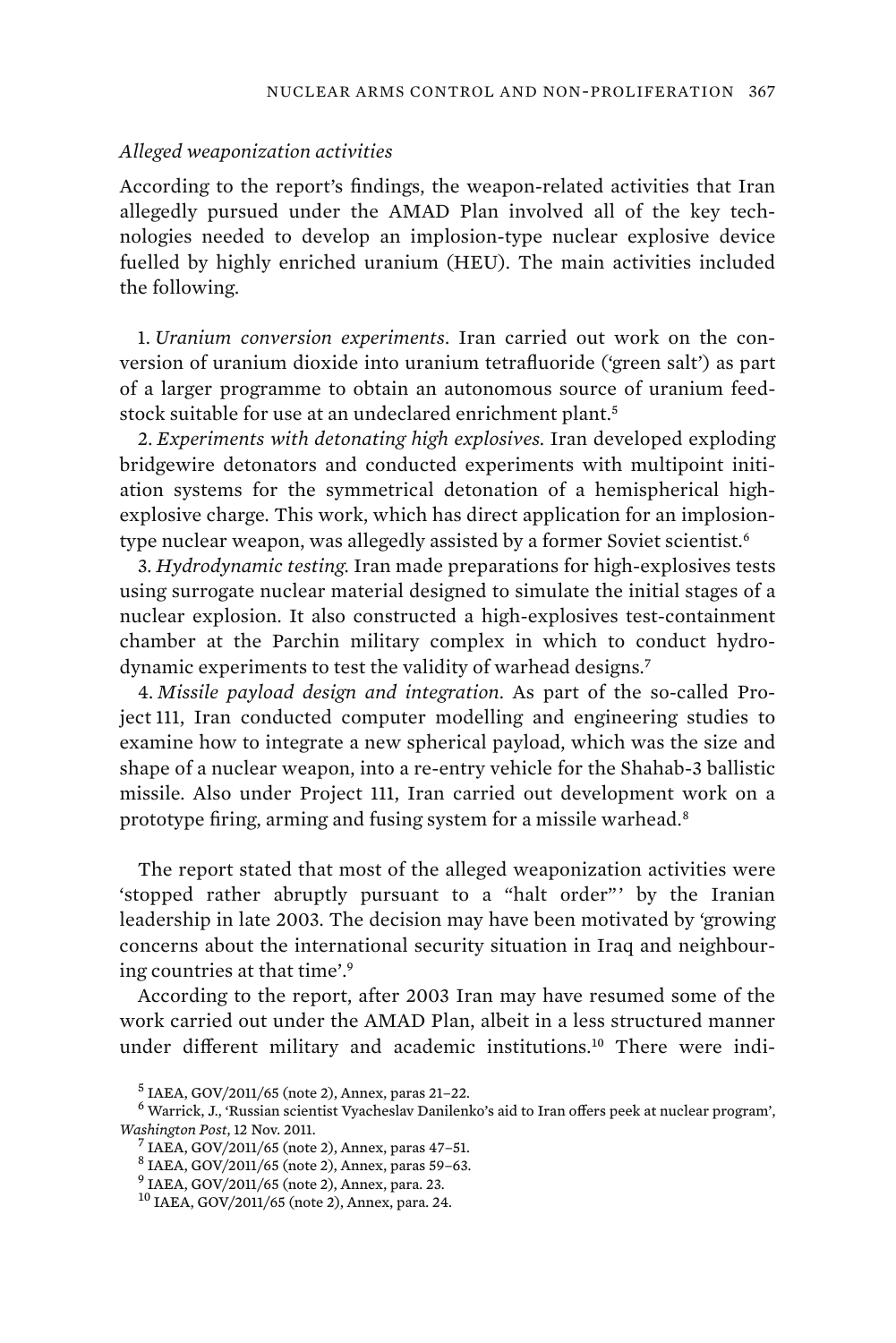cations that since 2006 Iran had conducted work to validate the design of a device to produce a burst of neutrons that could initiate a fission chain reaction.<sup>11</sup> There were also indications that Iran had carried out modelling studies on nuclear warhead design in 2008 and 2009 as well as experimental research on scaling down and optimizing a high-explosives package that could be relevant for a nuclear explosive device.<sup>12</sup> The report acknowledged, however, that the IAEA's ability 'to construct an equally good understanding of activities in Iran after the end of 2003' was 'reduced' owing to the more limited information provided by member states.<sup>13</sup>

### *Assessing the IAEA's assessment*

One section of the report's annex was devoted to describing, in general terms, the sources on which the IAEA had based its analysis and conclusions. It emphasized that the agency had received information from 'a wide variety of independent sources', including from 'more than ten' states.<sup>14</sup> In addition, the agency's assessments were based on the results of its own investigations; information provided by Iran; and discussions with members of the nuclear trafficking network led by the Pakistani nuclear engineer Abdul Qadeer Khan. Overall, the agency deemed the information contained in the annex to be credible and 'consistent in terms of technical content, individuals and organizations involved, and time frames'.<sup>15</sup>

However, some government officials and non-governmental analysts pointed out that the IAEA's description of alleged nuclear weapon-related activities undertaken by Iran prior to the end of 2003 relied heavily on well-known material drawn from more than 1000 pages of documents contained on an Iranian defector's laptop computer. The so-called 'alleged studies' documents were supplied to the IAEA by a US intelligence agency, and their authenticity has been frequently questioned.<sup>16</sup> Robert Kelley, a former IAEA safeguards inspector, criticized the IAEA report for its lack of new information and for relying on documents whose 'provenance could not be established'.<sup>17</sup> Kelley and other experts also expressed doubts about specific claims made in the IAEA report.<sup>18</sup>

www.newyorker.com/online/blogs/comment/2011/11/iran-and-the-iaea.html>. See also Salami, I., TAEA report thrives on laptop of lies', Press TV, 8 Nov. 2011, <http://presstv.ir/detail/209074.html>.

<sup>18</sup> Porter, G., 'Ex-inspector rejects IAEA claims', Asia Times Online, 22 Nov. 2011 <http://www. atimes.com/atimes/Middle\_East/MK22Ak02.html>.

<sup>&</sup>lt;sup>11</sup> IAEA, GOV/2011/65 (note 2), Annex, paras. 55–56.<br><sup>12</sup> IAEA, GOV/2011/65 (note 2), Annex, paras. 44–45, 52.<br><sup>13</sup> IAEA, GOV/2011/65 (note 2), Annex, para. 18.<br><sup>14</sup> IAEA, GOV/2011/65 (note 2), Annex, paras 12–16.<br><sup>15</sup> I lewis.armscontrolwonk.com/archive/1409/is-the-laptop-of-death-bogus>. 17 Quoted in Hersh, S. M., 'Iran and the IAEA', Daily Comment, *New Yorker*, 18 Nov. 2011, <http://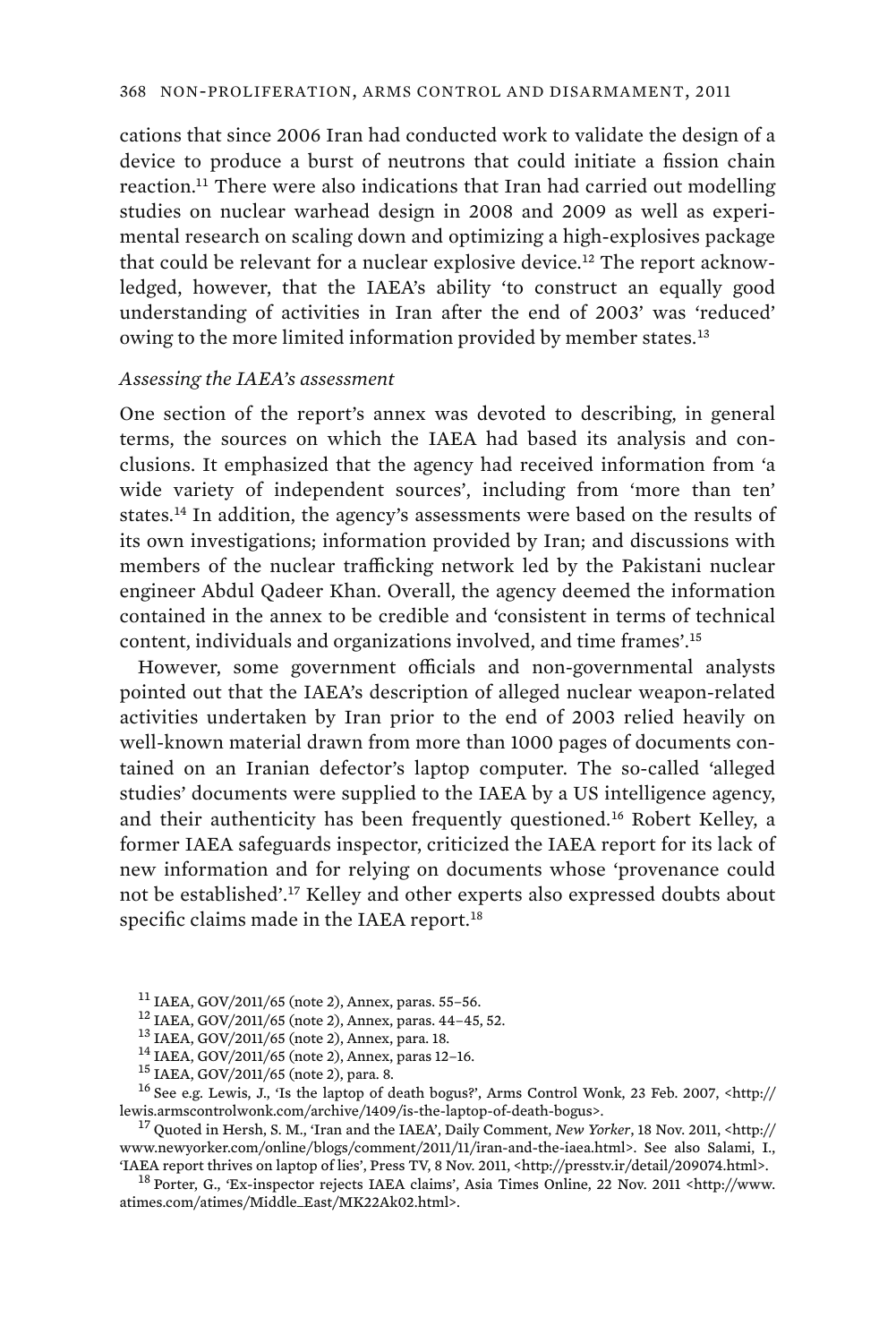Iran promptly rejected the report's findings and continued to categorically deny that it had ever worked on nuclear weapons. Iranian officials either dismissed documents pertaining to the alleged studies as forgeries and fabrications or, where they acknowledged the factual basis of some of the information, insisted that the work had nothing to do with a military programme.<sup>19</sup> Iranian officials also questioned the Director General's motives for preparing the 15-page annex to the report. Iran's ambassador to the IAEA, Ali Asgahr Soltanieh, described it as 'unbalanced, unprofessional and prepared with political motivation and under political pressure mostly by the United States'.<sup>20</sup>

#### **New US National Intelligence Estimate on Iran**

The general conclusions and timelines contained in the IAEA report were consistent with official testimony about the findings of the most recent US National Intelligence Estimate (NIE) on Iran's nuclear programme. The updated NIE was completed, after lengthy delay, in early 2011 and reflected the consensus views of 16 US intelligence agencies. It reportedly concluded that Iran was continuing to take steps towards developing a nuclear weapon capability, although not on the same scale and in a less structured manner than prior to the autumn of 2003.<sup>21</sup> This represented something of a shift from the main conclusion of the controversial 2007 NIE on Iran. The earlier document had concluded 'with high confidence' that Iran had halted its weaponization research in the autumn of 2003 and assessed with 'moderate confidence' that it had not resumed work on nuclear weapons as of mid-2007.<sup>22</sup>

According to testimony given to the US Senate in February 2011 by James Clapper, the Director of National Intelligence, the US intelligence community assessed that Iran was 'keeping open the option to develop nuclear weapons in part by developing various nuclear capabilities that better position it to produce such weapons' and to reduce the time frame needed to do so.<sup>23</sup> However, he confirmed that the intelligence community still had

<sup>19</sup> 'US dictated new IAEA report to Amano', Press TV, 8 Nov. 2011, <http://www.presstv.ir/ detail/209020.html>; and 'IAEA report is unbalanced, politically motivated: Iran envoy', *Tehran Times*, 10 Nov. 2011.<br><sup>20</sup> 'Iranian envoy criticizes IAEA conduct', Press TV, 22 Nov. 2011, <http://www.presstv.ir/

detail/211406.html>.<br><sup>21</sup> Miller, G., and Warrick, J., 'U.S. report finds debate in Iran on building nuclear bomb',

*Washington Post*, 19 Feb. 2011. The 2011 NIE was not released in an unclassified form.<br><sup>22</sup> US Director of National Intelligence, 'Iran: nuclear intentions and capabilities', National Intelli-

gence Estimate, Nov. 2007, <http://www.dni.gov/press\_releases\_2007.htm>, pp. 6-8; and Kile, S. N., 'Nuclear arms control and non-proliferation', *SIPRI Yearbook 2008*, pp. 348–49. 23 Clapper, J. R., Director of National Intelligence, 'Worldwide threat assessment of the U.S.

Intelligence Community', Statement for the record for the US Senate Select Committee on Intelligence, 16 Feb. 2011, <http://www.dni.gov/testimonies.htm>, pp. 4–5.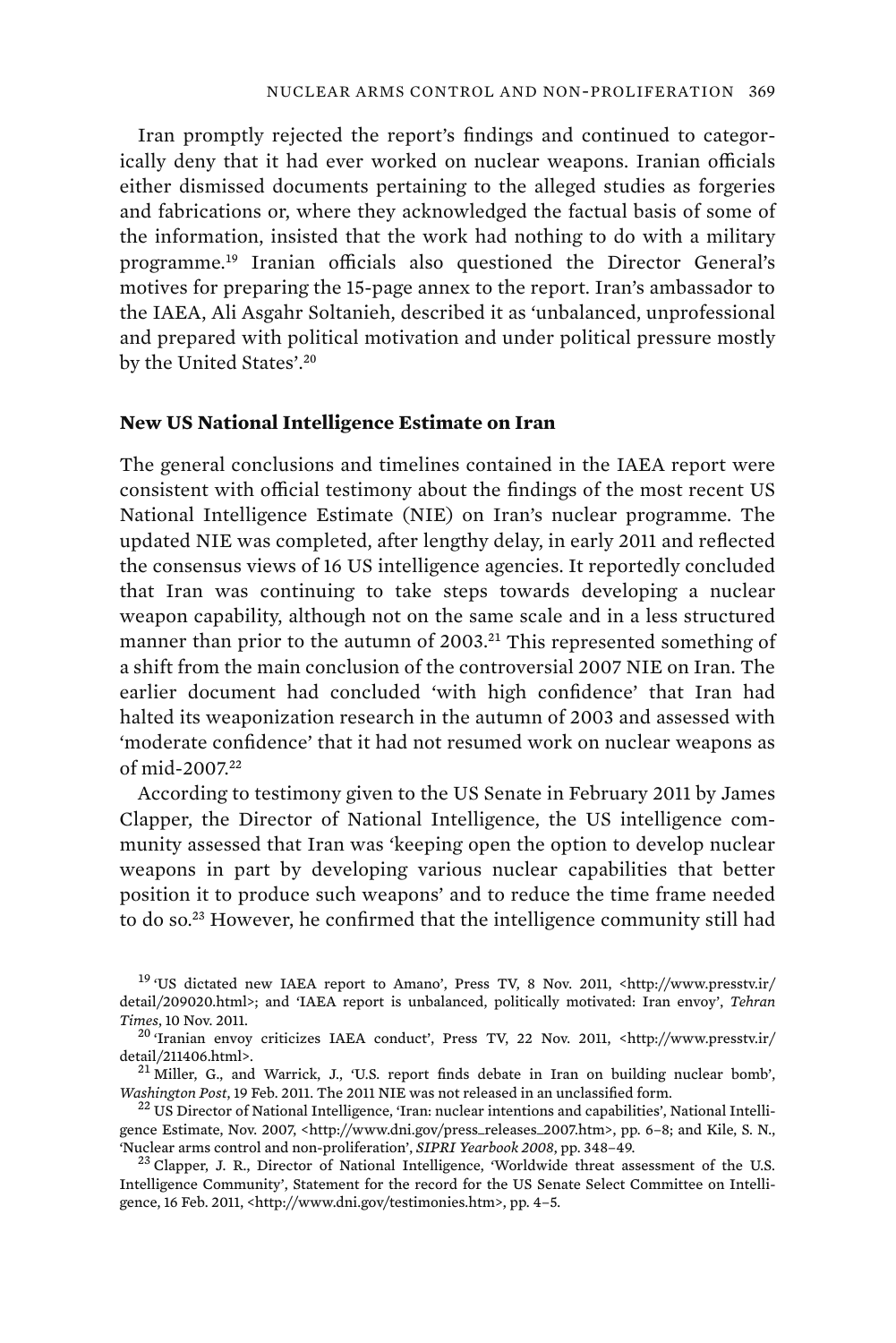a high level of confidence that Iran had not yet made a decision to restart its nuclear weapon programme. Clapper added that Iran's decision making on the nuclear issue was 'guided by a cost–benefit approach, which offers the international community opportunities to influence Tehran'.<sup>24</sup>

## **IAEA Board of Governors resolution on Iran**

On 18 November 2011 the IAEA Board of Governors adopted a new resolution on Iran.<sup>25</sup> The resolution expressed 'deep and increasing concern about the unresolved issues regarding the Iranian nuclear program, including those which need to be clarified to exclude the existence of possible military dimensions'. It stressed the need for Iran to provide the IAEA with 'access to all relevant information, documentation, sites, material, and personnel' as part of an intensified dialogue to resolve the outstanding issues relating to Iran's nuclear work. The resolution also called on Iran 'to engage seriously and without preconditions in talks aimed at restoring international confidence in the exclusively peaceful nature of Iran's nuclear program'.<sup>26</sup>

The new resolution, which was submitted by the five permanent members of the UN Security Council (China, France, Russia, the United Kingdom and the United States) and Germany (the P5+1 states), did not directly censure Iran or call for additional punitive steps to be taken against it. Russia and China, along with some Non-Aligned Movement countries on the board, reportedly ruled out measures that, in their view, would lead to the further isolation of Iran.<sup>27</sup> Russia's ambassador to the IAEA, Grigory Berdennikov, had warned before the vote that the Director General's latest report 'in effect, has been transformed into a new source of rising tensions over Iran's nuclear program' by a 'well-orchestrated media campaign, aimed at the further aggravation' of the controversy.<sup>28</sup> China had urged a cautious approach, with a Foreign Ministry spokesperson emphasizing that the nuclear controversy should be 'addressed through dialogue and cooperation'.<sup>29</sup>

<sup>24</sup> Clapper (note 23), p. 5.<br><sup>25</sup> IAEA, Board of Governors, 'Implementation of the NPT safeguards agreement and relevant provisions of United Nations Security Council resolutions in the Islamic Republic of Iran', Resolution, GOV/2011/69, 18 Nov. 2011. The resolution was approved by a vote of 32–2, with Cuba and

Ecuador rejecting it and Indonesia abstaining.<br><sup>26</sup> IAEA, GOV/2011/69 (note 25), paras 2, 4. 27 Dahl, F. and Westall, S., 'U.N. nuclear watchdog board rebukes defiant Iran', Reuters, 18 Nov. 2011, <http://www.reuters.com/article/2011/11/18/us-nuclear-iran-iaea-idUSTRE7AG0RP20111118>.<br><sup>28</sup> 'Publication of speculations about Iran's alleged research untimely: Russia', ITAR-TASS,

19 Nov. 2011, <http://pda.itar-tass.com/en/c154/276160.html>. 29 Chinese Ministry of Foreign Affairs, 'Foreign Ministry spokesperson Hong Lei's regular press

conference on November 9, 2011', 10 Nov. 2011, <http://www.fmprc.gov.cn/eng/xwfw/s2510/t876 741.htm>.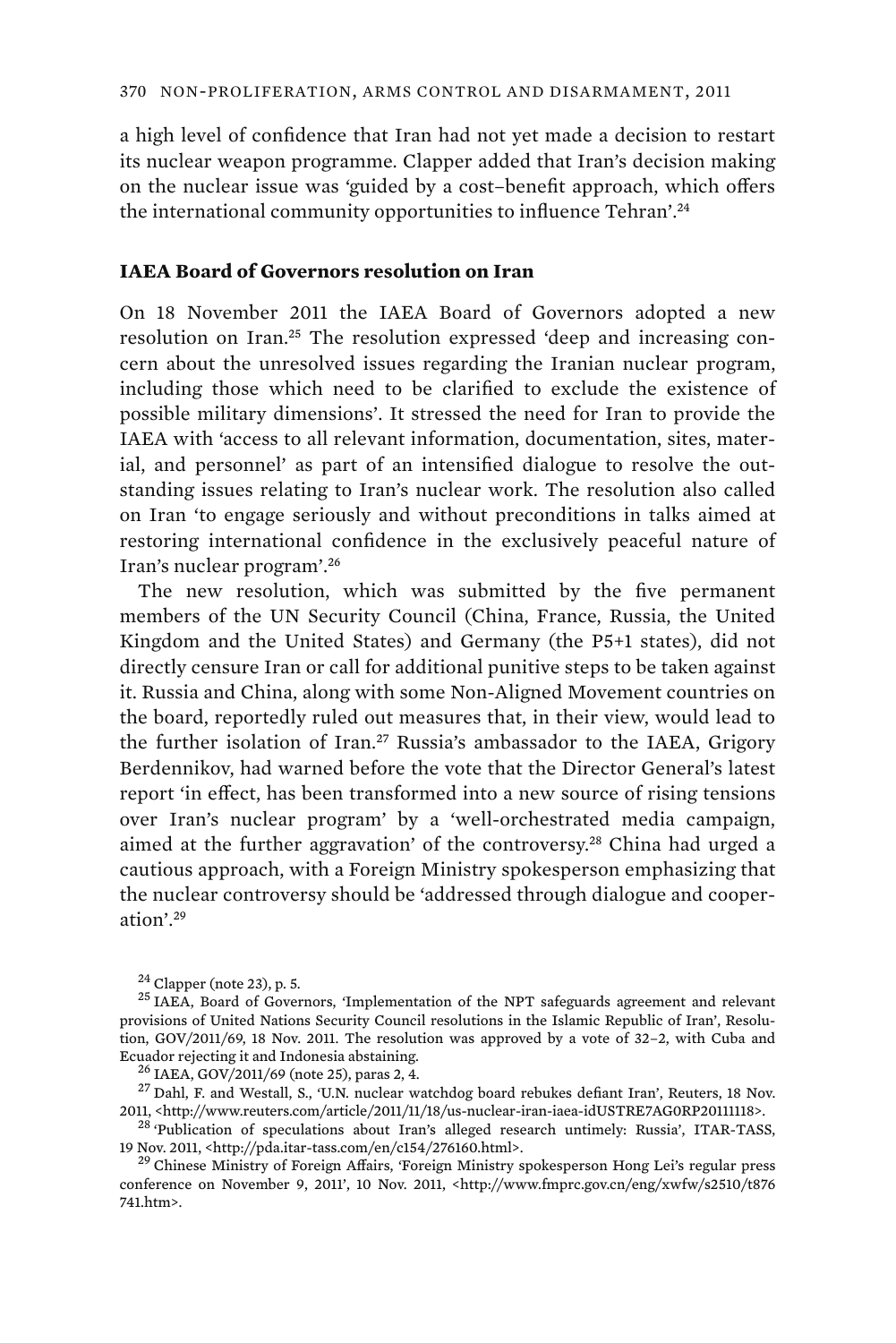### **Status of Fordow enrichment plant**

In 2011 international tensions over Iran's nuclear programme were heightened by new developments at the enrichment facility being built by the Atomic Energy Organization of Iran (AEOI) in an underground tunnel complex on a military base at Fordow, near the city of Qom. The Fordow Fuel Enrichment Plant (FFEP) had become the subject of controversy in 2009, when Iran acknowledged that it was building the previously undeclared facility. At the time Iran had explained that the site was being prepared as a 'contingency' plant so that enrichment activities would not be halted in the case of military attacks on Iran's pilot- and commercial-scale centrifuge plants at Natanz.<sup>30</sup>

According to the IAEA Director General's report of 8 November 2011, Iran had revised the information it provided to the IAEA about planned enrichment operations at the Fordow facility. In 2009 Iran had stated that the purpose of the FFEP was to produce low-enriched uranium (LEU), enriched up to 5 per cent in the isotope uranium-235 (U-235), for use as nuclear fuel.<sup>31</sup> In June 2011 Iran informed the IAEA that the plant would instead produce LEU enriched 'up to 20 per cent' to be fabricated into fuel to replenish the Tehran Research Reactor (TRR).<sup>32</sup> The production of 20 per cent LEU would be moved to Fordow from the pilot fuel-enrichment plant at Natanz, under IAEA supervision, and the total output of 20 per cent LEU would be tripled at the new plant, using advanced centrifuges.33 In September 2011 there were contradictory signals from the Iranian leadership about whether it would be willing to hold talks on a revived nuclear fuel exchange deal with the USA under which Iran would halt production of the 20 per cent LEU.<sup>34</sup>

On 9 January 2012 Iran announced that it had begun enriching uranium at the FFEP.<sup>35</sup> Iranian officials stressed that the Fordow plant was subject to

<sup>30</sup> IAEA, Board of Governors, 'Implementation of the NPT safeguards agreement and relevant provisions of Security Council resolutions 1737 (2006), 1747 (2007), 1803 (2008) and 1835 (2008) in the Islamic Republic of Iran', Report by the Director General, GOV/2009/74, 16 Nov. 2009, para. 12. See also Kile, S. N., 'Nuclear arms control and non-proliferation', *SIPRI Yearbook 2010*, pp. 385–88.<br><sup>31</sup> IAEA GOV/2009/74 (note 30), para. 7.<br><sup>32</sup> The TRR is a 5-megawatt-thermal research reactor that is used to produc

Iran has undertaken to produce fuel plates for the reactor after it exhausts the fuel supplied by Argentina in 1993. 33 'Iran to triple production of 20% enriched uranium', *Tehran Times*, 9 June 2011; and Pomeroy,

R. and Amiri, M., 'Defiant Iran plans rise in nuclear enrichment', Reuters, 9 June 2011, <http:// www.reuters.com/article/2011/06/08/us-iran-nuclear-enrichment-idUSTRE7572R620110608>. 34 'Ahmadinejad and Abbasi-Davani at odds on enrichment claims', Institute for Science and

International Security (ISIS), Iran in Brief, 14 Sep. 2011, <http://isis-online.org/isis-reports/detail/ ahmadinejad-and-abbasi-davani-at-odds-on-enrichment-claims/>. On previous fuel exchange proposals see Kile (note 30), pp. 385–88; and Kile, S. N., 'Nuclear arms control and non-proliferation', *SIPRI Yearbook 2009*, pp. 388–89. 35 'Iran enriching uranium at Fordo plant near Qom', BBC News, 10 Jan. 2012, <http://www.bbc.

co.uk/news/world-middle-east-16470100>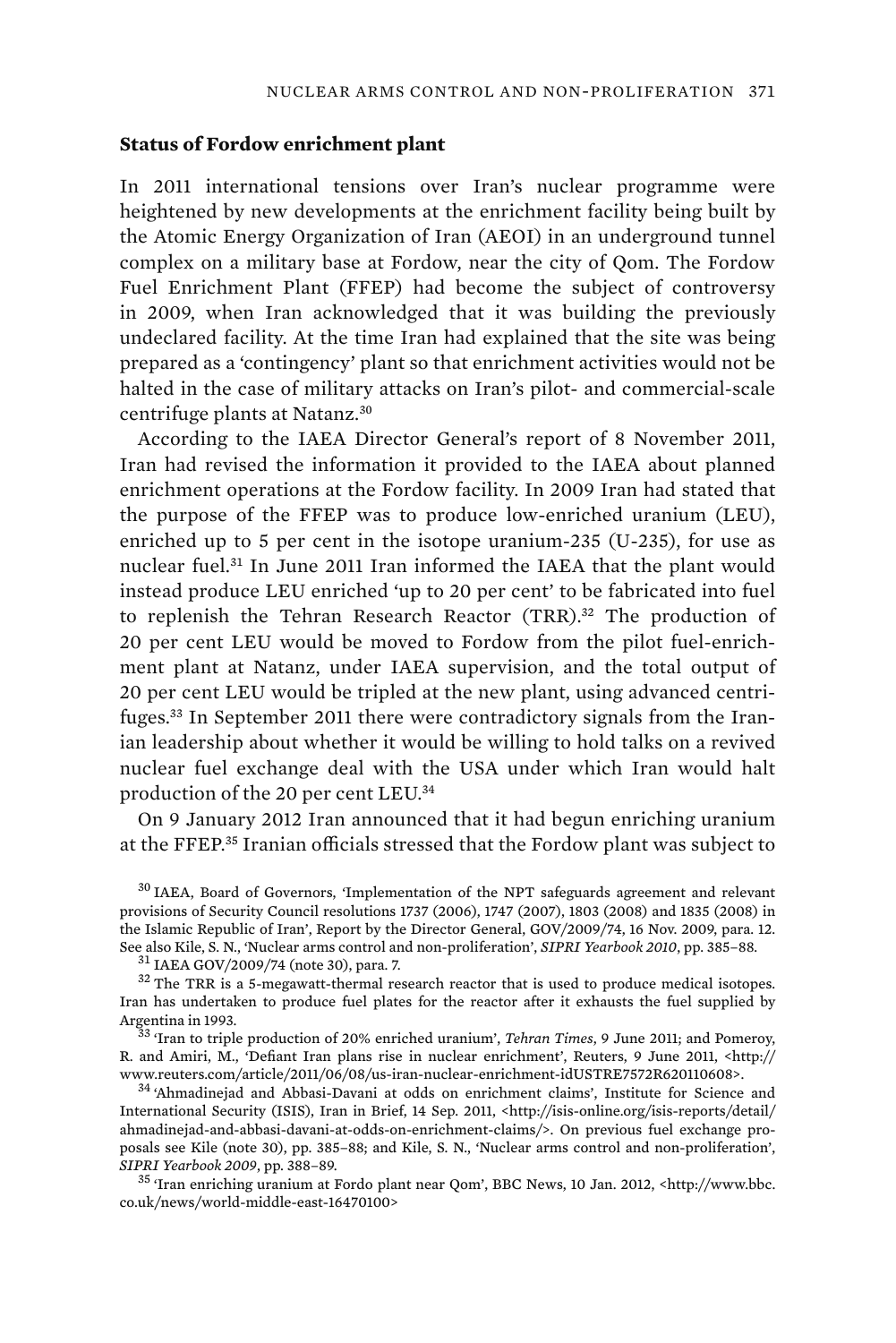IAEA safeguards and that the enrichment operations were intended to produce fuel that would enable the TRR to continue to produce medical isotopes. They also insisted that Iran would not give up its legitimate right under the 1968 Non-Proliferation Treaty to pursue uranium enrichment for peaceful purposes.<sup>36</sup>

Iran's announcement elicited strong criticism from France, Germany and the UK (the 'EU-3') as well as from the USA.<sup>37</sup> They denounced the Iranian move as a provocation and a step intended to bring Iran closer to achieving a so-called 'breakout' capability that would enable it to make enough weapon-grade uranium for a nuclear weapon in a short period of time.<sup>38</sup> The British Foreign Secretary, William Hague, pointed out that Iran had already accumulated several year's worth of LEU enriched to nearly 20 per cent but still lacked the technical ability to manufacture the fuel plates for the TRR.<sup>39</sup>

European Union (EU) and US officials pledged to intensify sanctions aimed at forcing Iran to return to negotiations about its nuclear activities.<sup>40</sup> On 23 January 2012 the Council of the European Union imposed an embargo that prohibited the 'import, purchase or transport of Iranian crude oil and petroleum products' by EU member states.<sup>41</sup> The Council also imposed a freeze on the assets of the Central Bank of Iran within the EU.<sup>42</sup> Iran had earlier threatened to block the Strait of Hormuz if Western countries attempted to enforce an embargo on Iranian petroleum exports, which reportedly prompted a sharp warning from the USA.<sup>43</sup>

The intensified Western sanctions against Iran over its nuclear programme led to renewed fears about a possible armed conflict. Tensions were heightened on 10 January 2012, when an Iranian nuclear scientist was assassinated in a bomb attack that Iran claimed was part of a foreign-

 $^{36}$  'Iran N-activities totally transparent', Press TV, 10 Jan. 2012, <http://www.presstv.ir/detail/ 220360.html>.

<sup>37</sup> 'Iran enriching uranium at Fordo plant near Qom' (note 35).<br><sup>38</sup> Enrichment from natural uranium to 3.5% U-235, which is typical of reactor fuel, is significantly more time consuming and resource intensive than subsequent enrichment to the weapongrade uranium (typically enriched above 90%) required for a nuclear weapon.<br><sup>39</sup> Schneeweiss, Z., 'U.K.'s Hague 'disappointed' by Iran's provocative enrichment', Bloomberg,

9 Jan. 2012, <http://www.bloomberg.com/news/2012-01-09/u-k-s-hague-disappointed-by-iran-sprovocative-enrichment.html>.<br><sup>40</sup> Hafezi, P. and Dahl, F., 'EU ministers plan Iran oil embargo, IAEA team to visit', Reuters,

10 Jan. 2011, <http://www.reuters.com/article/2012/01/10/us-iran-idUSTRE8090ZL20120110>. 41 Council Decision 2012/35/CFSP of 23 Jan. 2012 amending Decision 2010/413/CFSP concerning

restrictive measures against Iran, *Official Journal of the European Union*, L19, 24 Jan. 2012.<br><sup>42</sup> US sanctions on financial institutions that dealt with the Central Bank of Iran were included in

the National Defense Authorization Act for Fiscal Year 2012, US Public Law no. 112-81, signed into law 31 Dec. 2011, <http://thomas.loc.gov/cgi-bin/bdquery/z?d112:h.r.01540:>, section 1245. See also 'Obama signs US sanctions bill into law', BBC News, 31 Dec. 2011, <http://www.bbc.co.uk/news/ world-us-canada-16376072>. 43 'U.S. message on Strait of Hormuz conveyed through 3 officials: Iran', *Tehran Times*, 15 Jan.

2012.